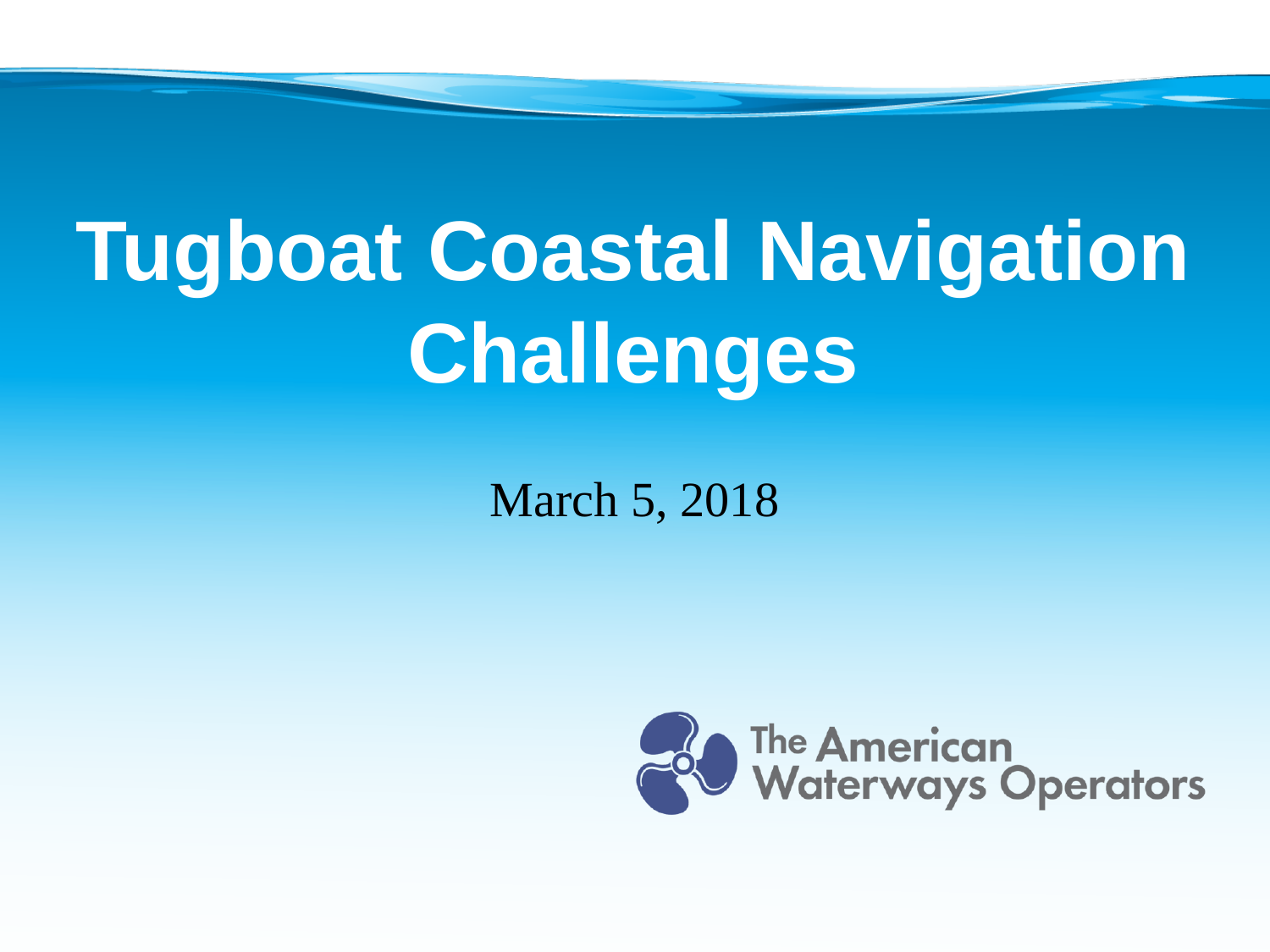### **About AWO**

- The national trade association for the tugboat, towboat, and barge industry
- <sup>●</sup> 250 carrier member companies operating on Atlantic, Pacific, and Gulf Coasts and up and down the inland rivers
- Maintains a safety partnership with Coast Guard to develop non-regulatory solutions to safety challenges

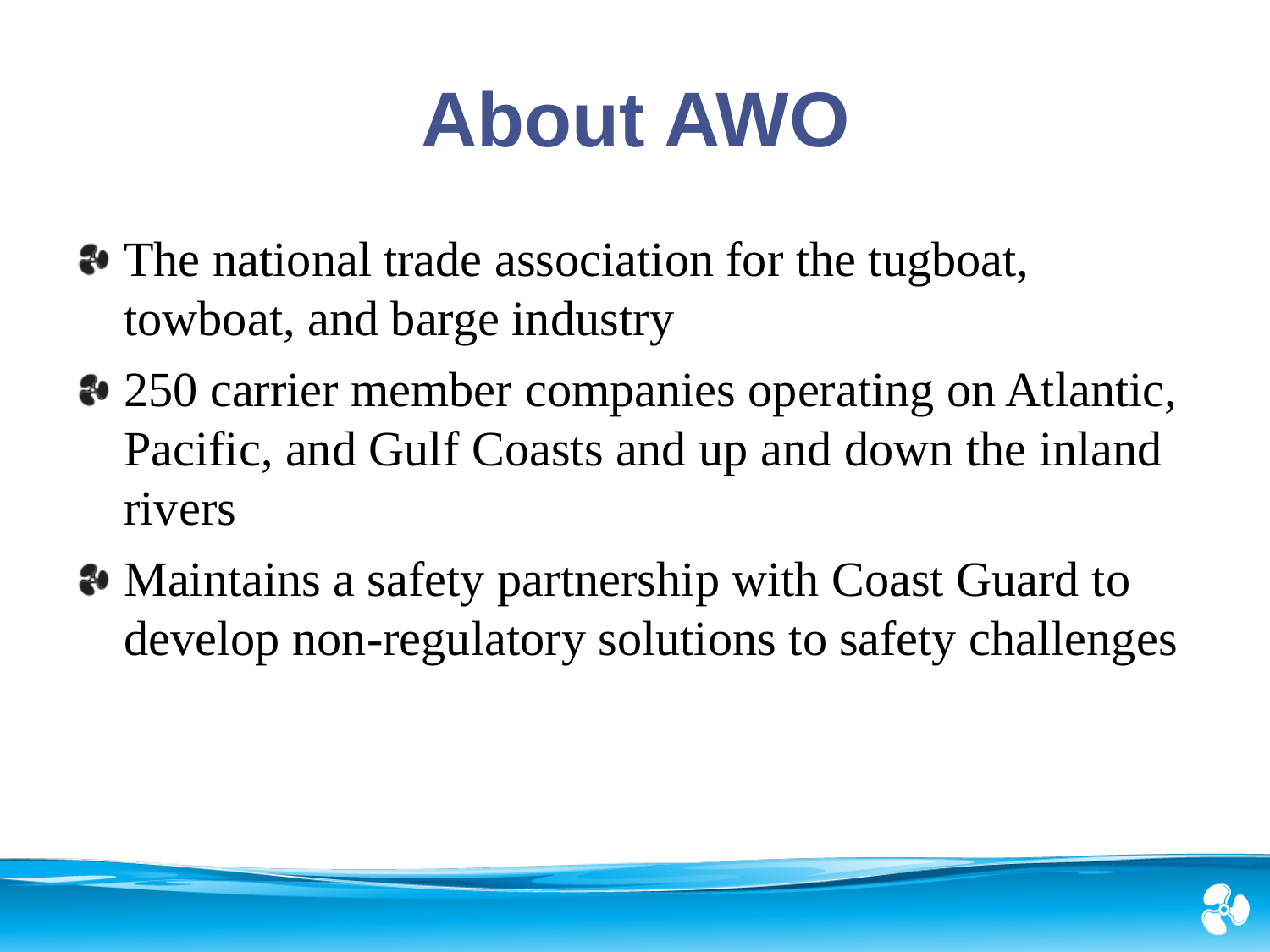#### **Safe Navigation Around Structures**

- **<sup>●</sup> CG-AWO Quality Action Team established in 2014**
- Response to operator concerns over the proposed placement of WEAs and other structures
- Intended to establish basic coastal navigation safety practices to inform citing of offshore structures
- Report finalized in 2015, included in ACPARS final report

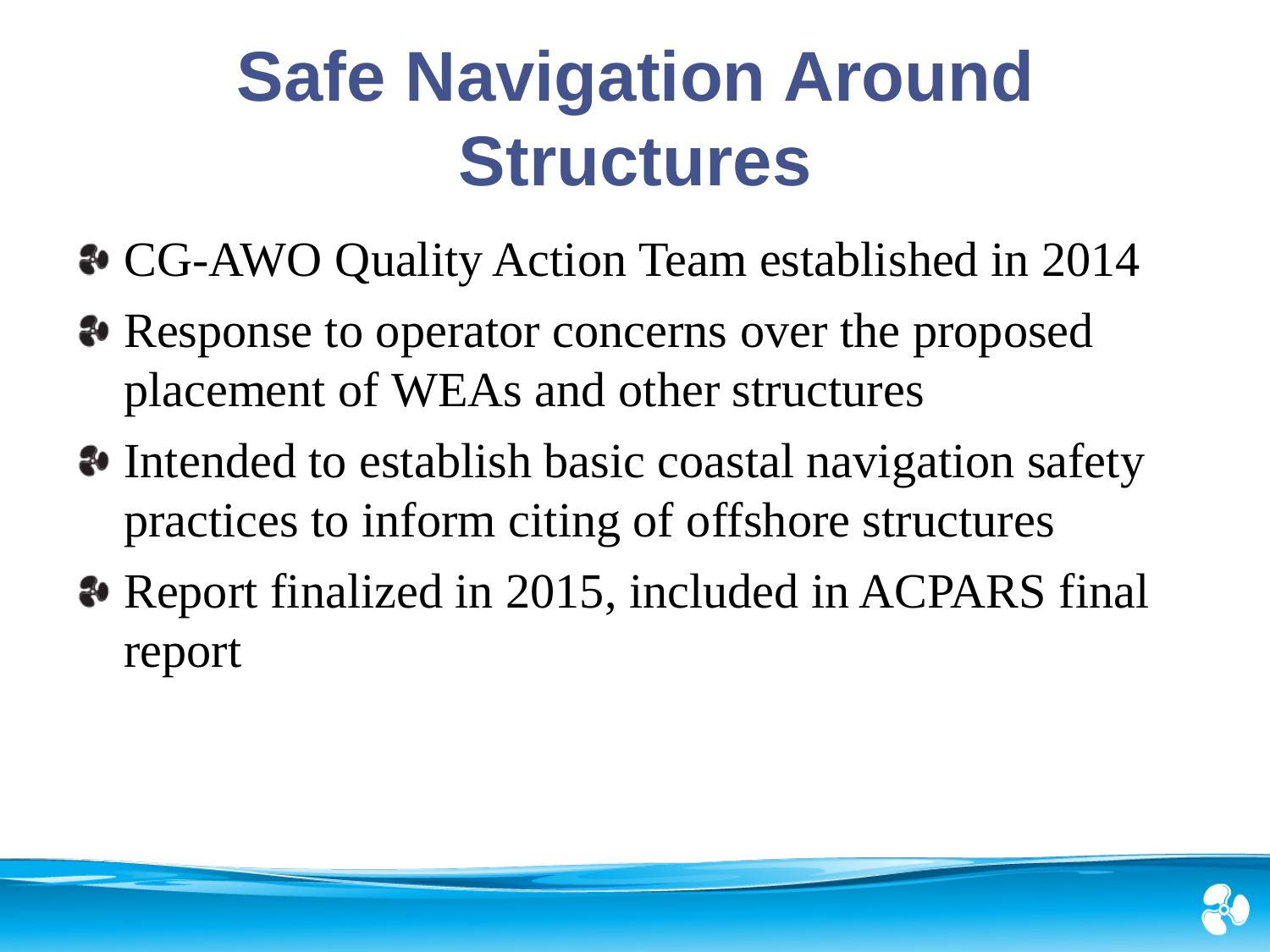### **Atlantic Coastwise Towing**

- Types of towing vessels used in coastwise trade
- Marine planning considerations
- **<sup>◆</sup>** Next steps

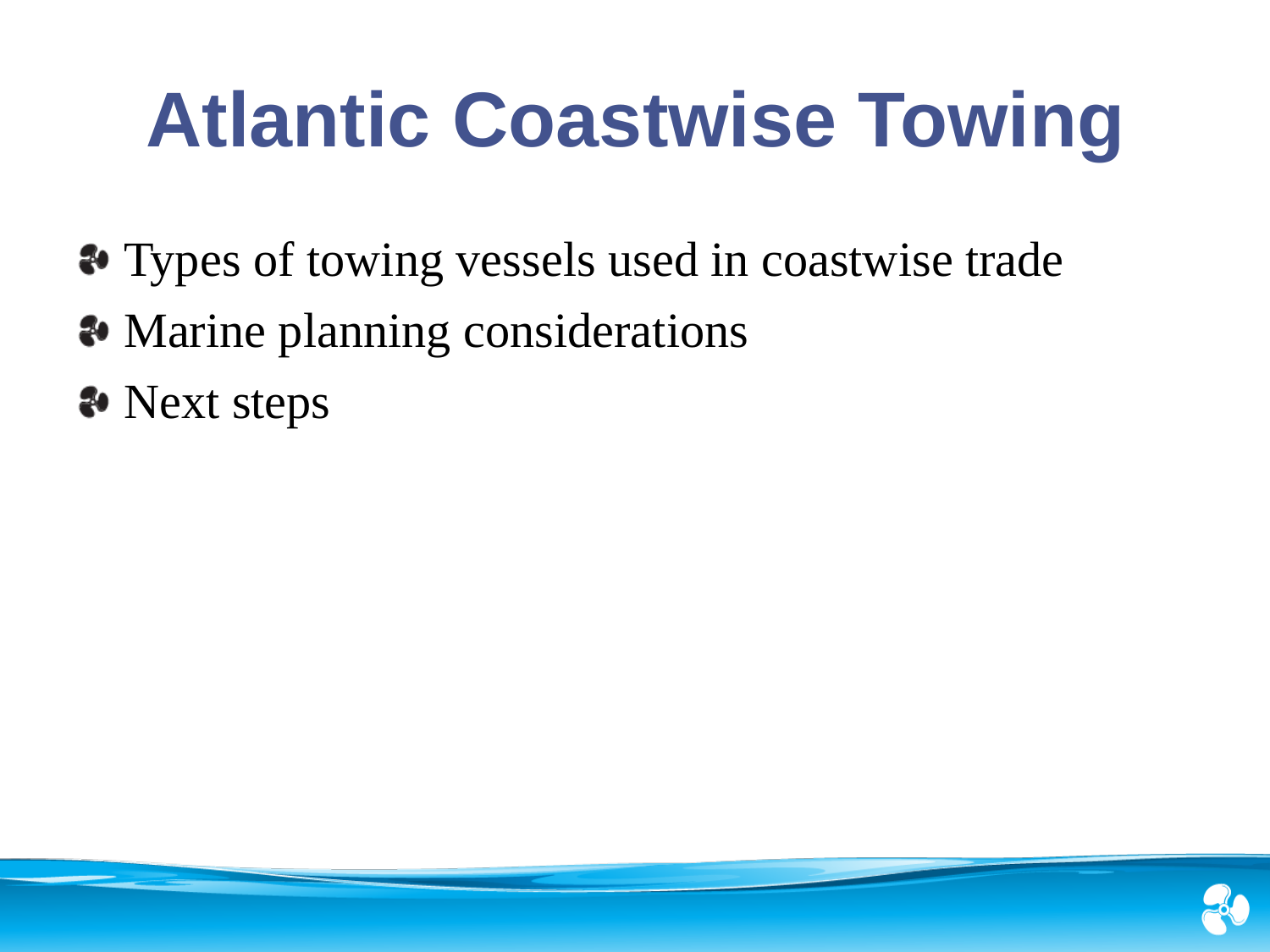# **Types of Towing Vessels**

- Articulated Tug Barge (ATB)
	- Tug fits into the notch of the barge
	- Hinged connection allows for articulated movement
- Integrated Tug Barge (ITB)
	- Rigid mechanical connection between tug and barge
	- No articulation
	- Rare
- Tow Wire tug and barge
	- Tug and barge connected by wire
	- Towed astern

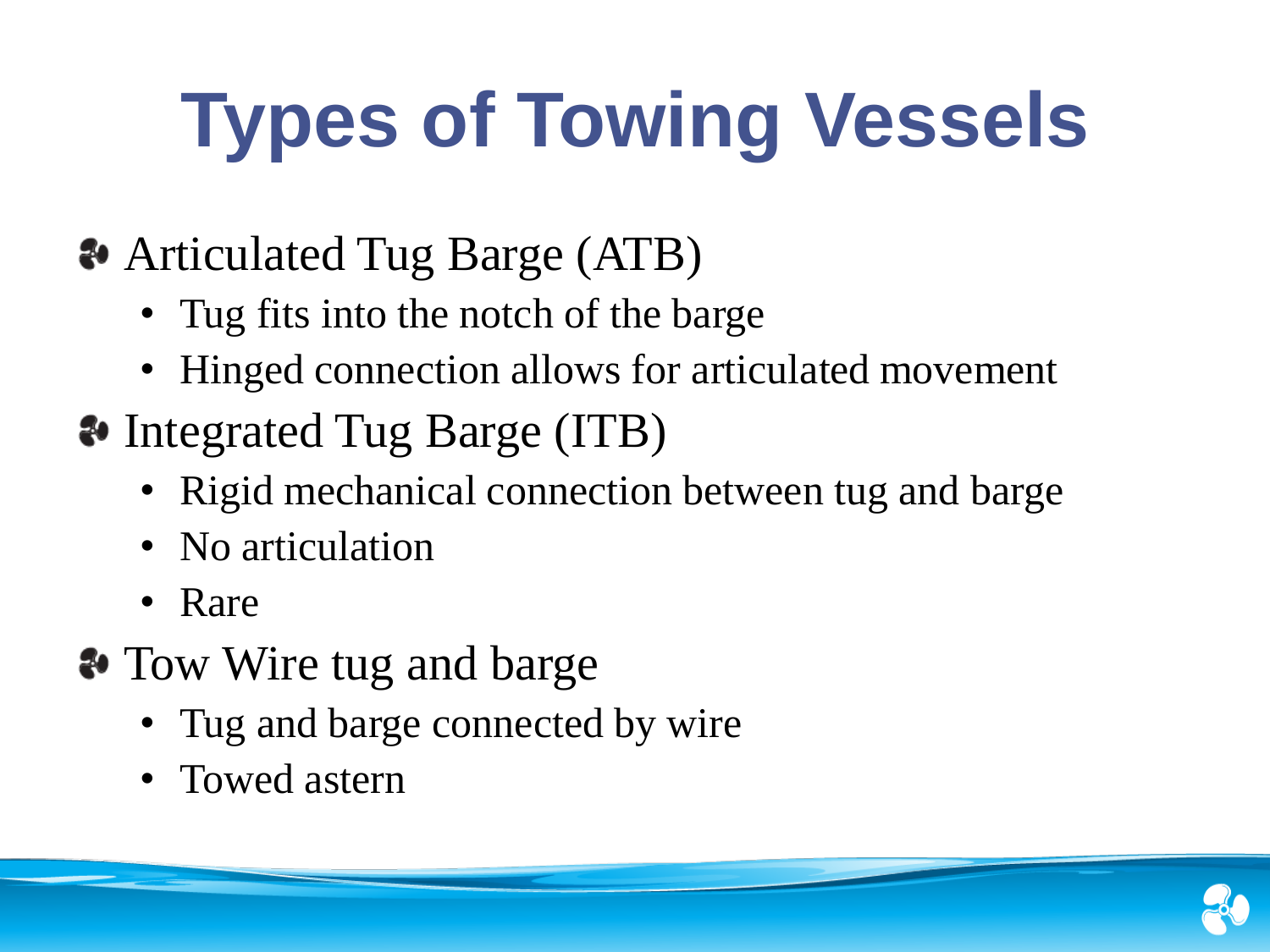### **Articulated Tug Barge**



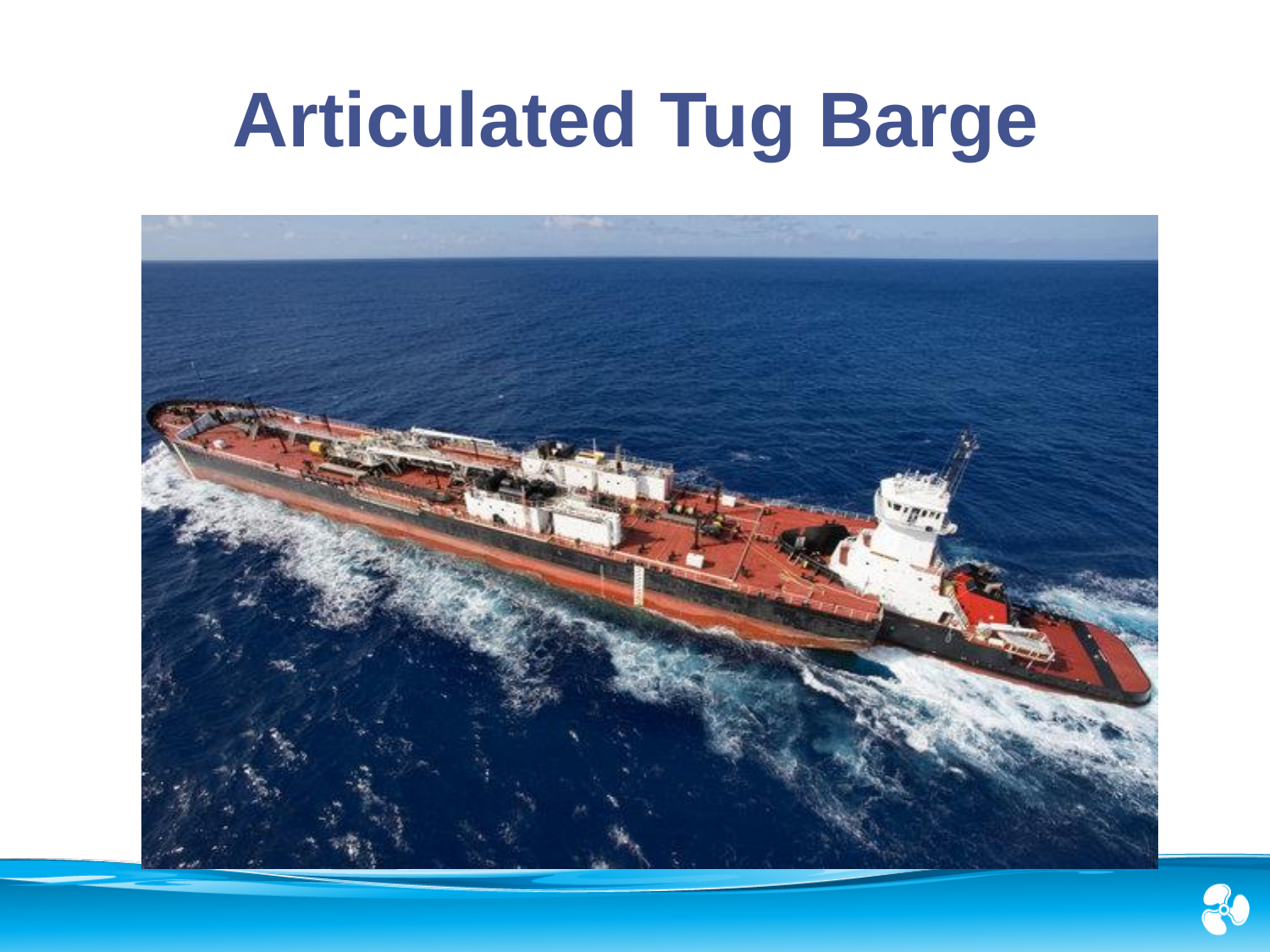#### Tow Wire Tug and Barge



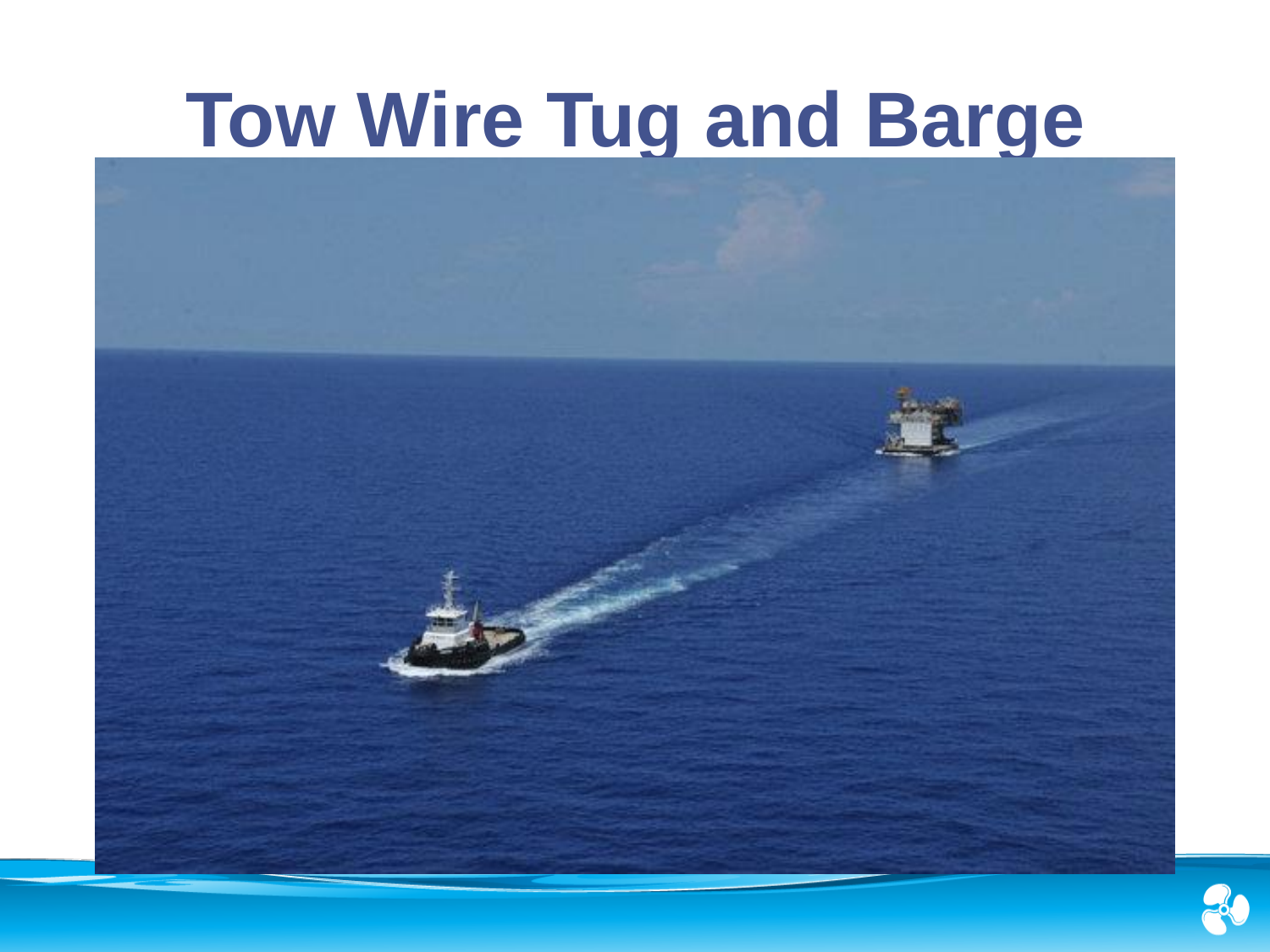#### **Tow Wire Tug and Barge with Catenary**

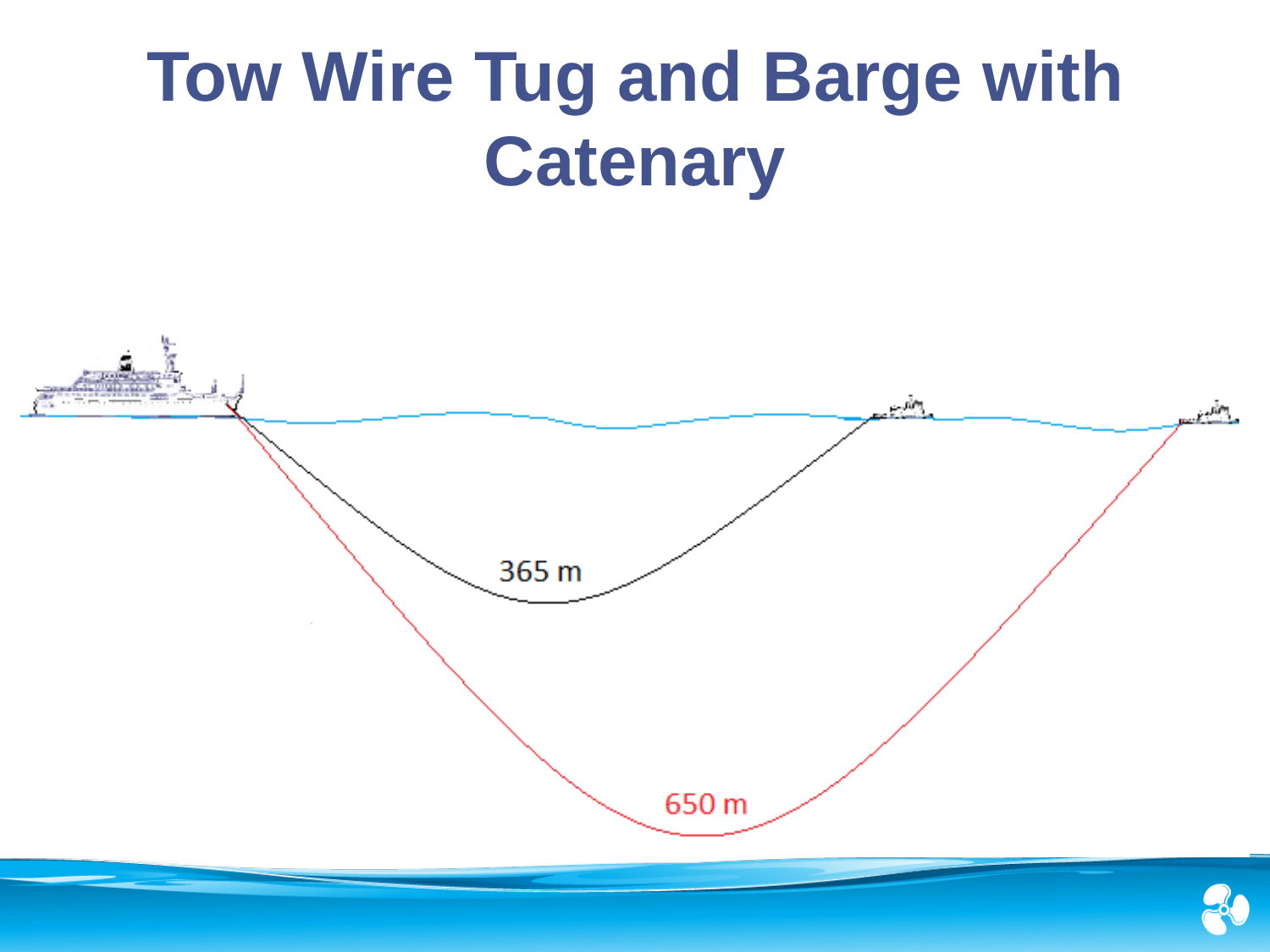#### **Marine Planning Considerations**

- **◆ Historic towing routes**
- **<sup>◆</sup>** Cross track error
- **◆ Closest point of approach**
- **◆ Density of vessel traffic**
- **◆ Sea state limitations and depth of water**

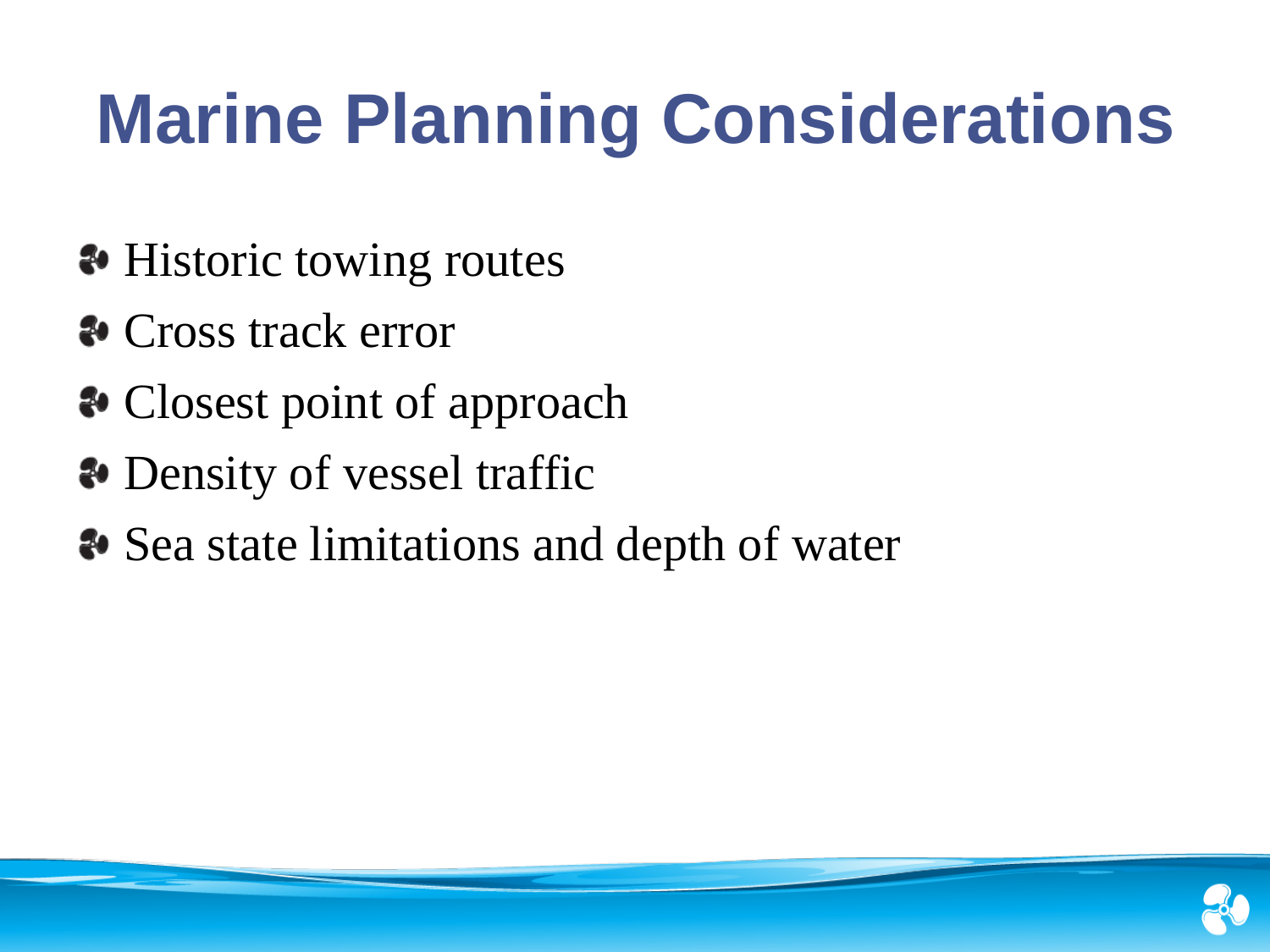### **Towing Routes**

- Location of traditional towing routes varies along coast
- ◆ Not driven by regulation, but...
- Routes based on a number of important factors:
	- Environmental habitats
	- Depth of water
	- Other traffic (rec boaters, fishing boats, deep draft vessels)
- Changing routes will create conflicts

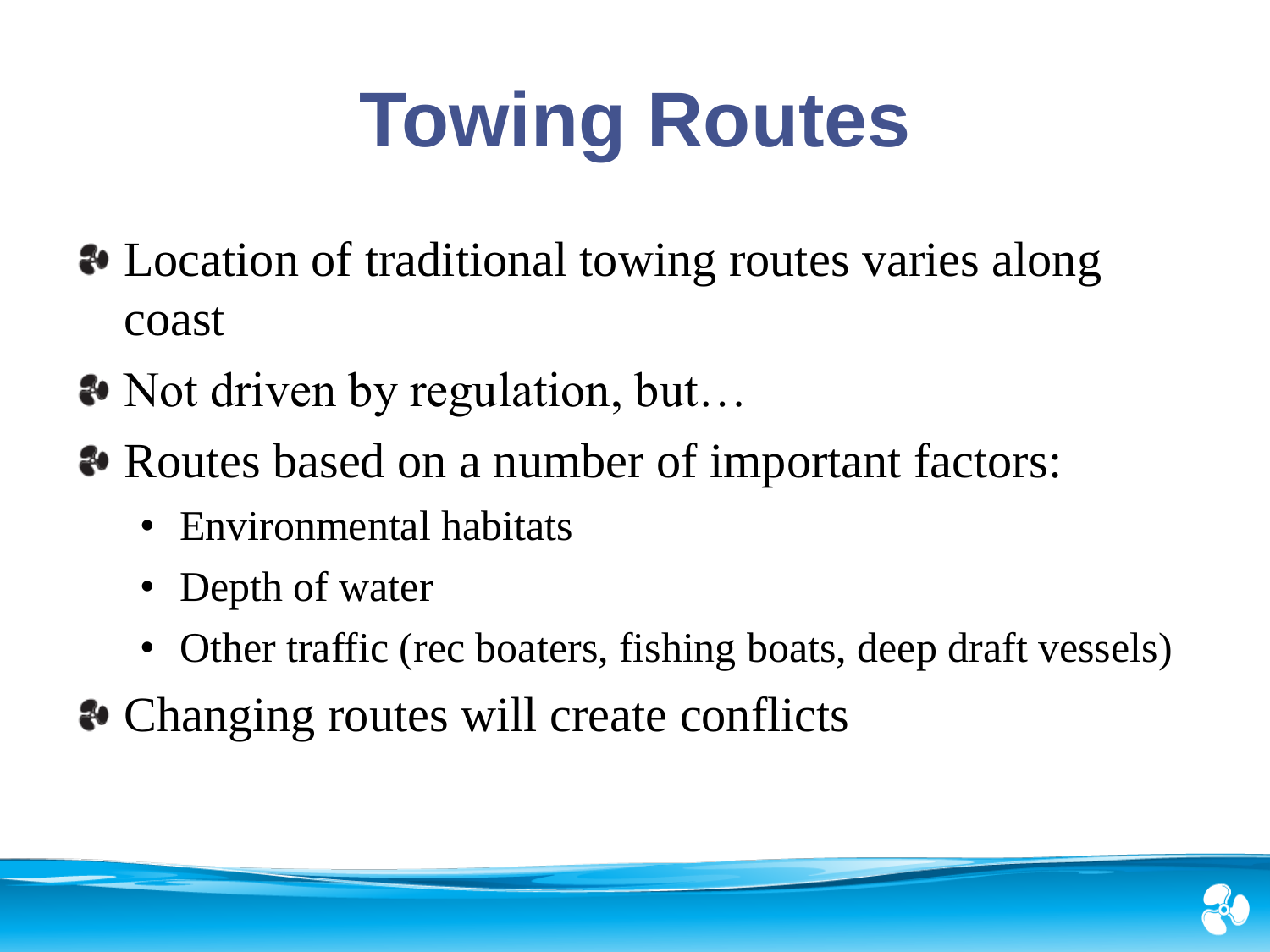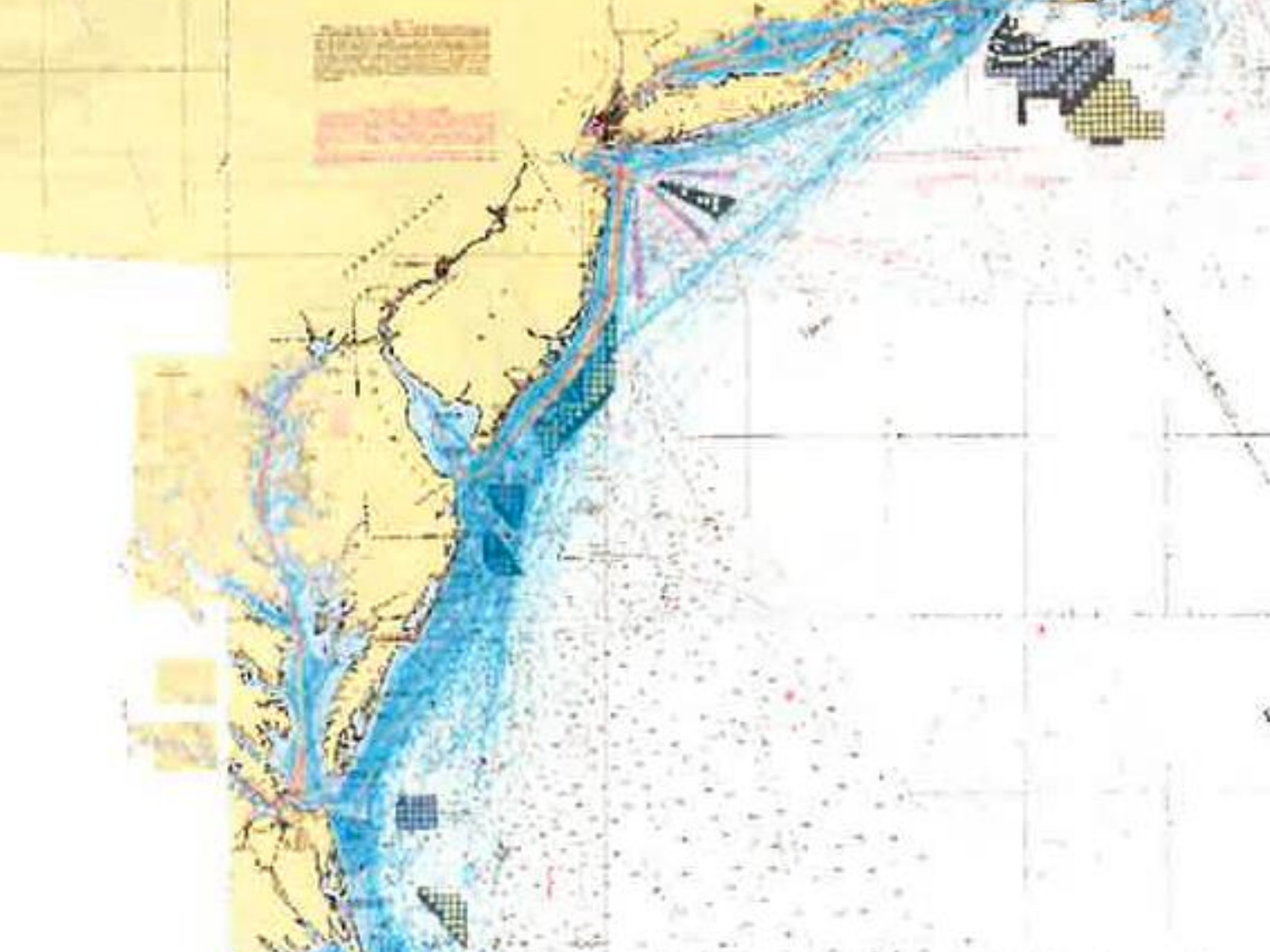### **Cross Track Error**

- Difference between intended and actual track
- **<sup>●</sup>** Environmental Forces
	- Wind, current, and sea state
- **◆ Abilities of the vessel operator** 
	- Recognize deviation from intended track and take corrective action
- Maneuvering characteristics of the vessel
	- Speed at which vessel responds to rudder and main engines
- "Swept Path" for average tug and barge: ¼ to ½ NM

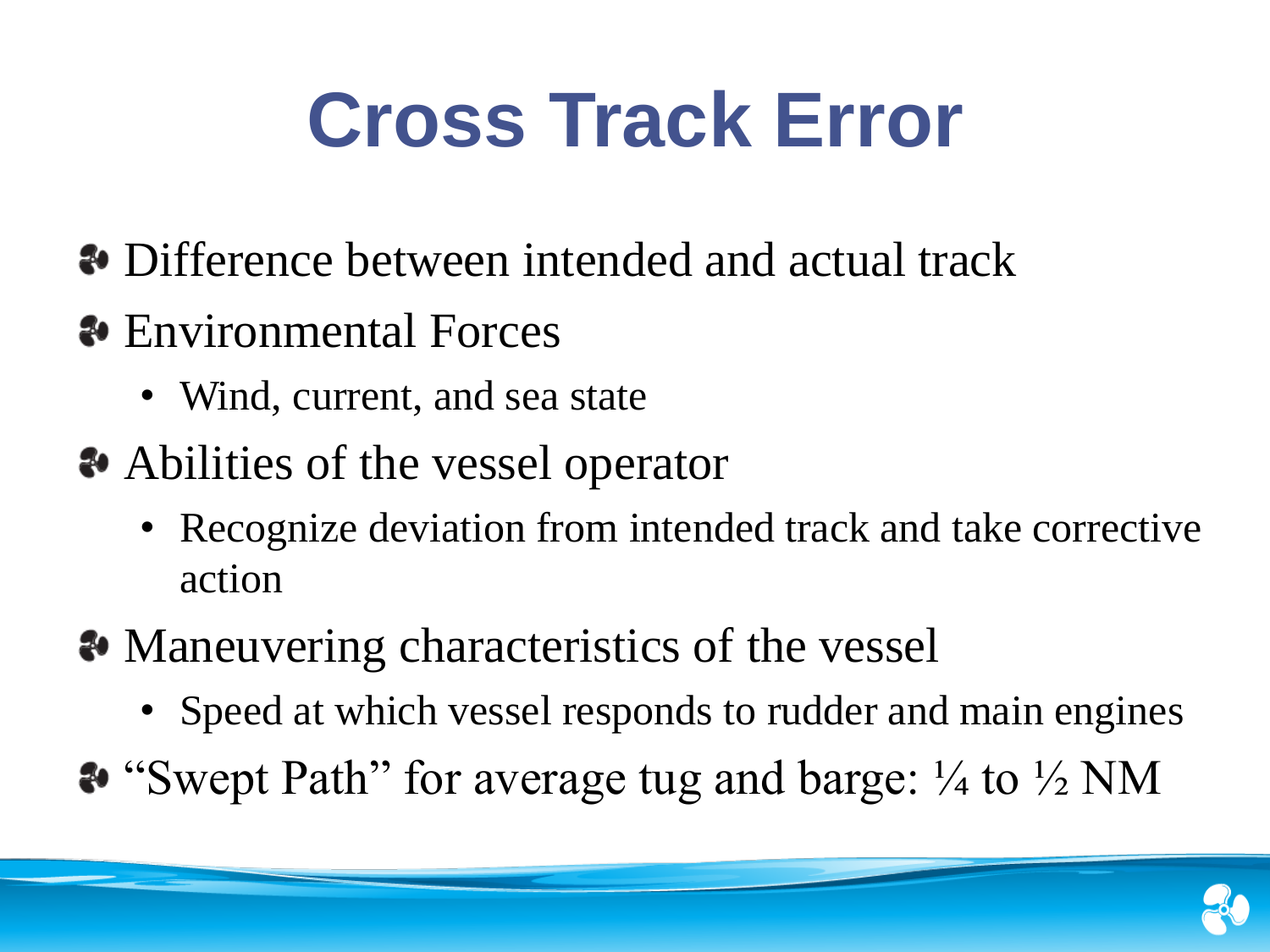### **Closest Point of Approach**

- Tug Captains required to consider all dangers to navigation before transiting
- Appropriate CPA must consider:
	- Weather
	- Vessel maneuvering capability
	- Visibility and sea state
- Under less ideal conditions, vessel aim for passing agreements of 2 nm at minimum

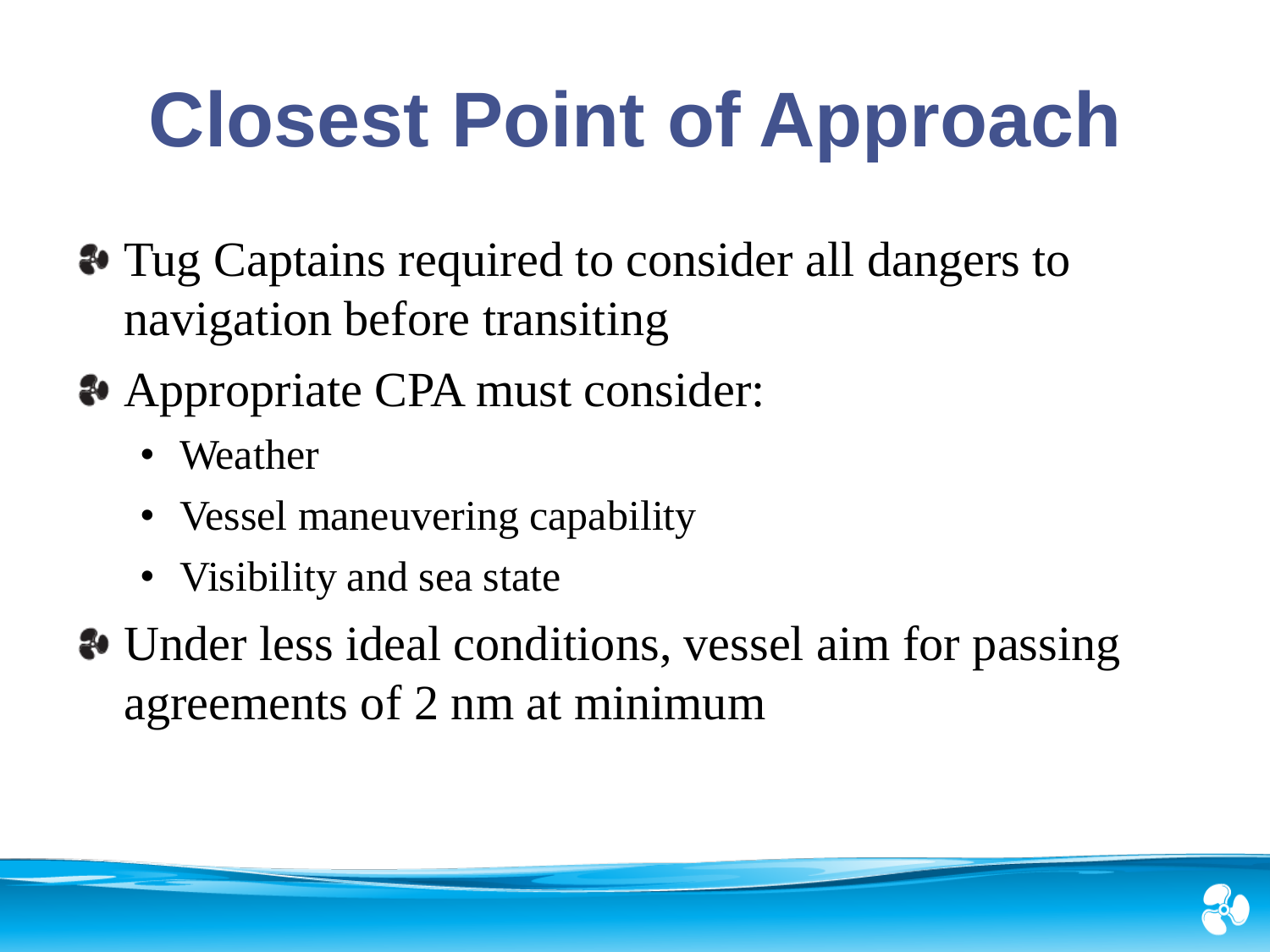## **Density of Traffic**

- $\bullet$  Determines the likelihood of vessels sharing sea space
- Multiple vessels converging on the same location requires additional sea space to maintain appropriate CPAs
- At minimum, routes should accommodate three vessels passing abreast of each other
- Additional sea room required at entrances to harbors and other areas where different vessel types interact

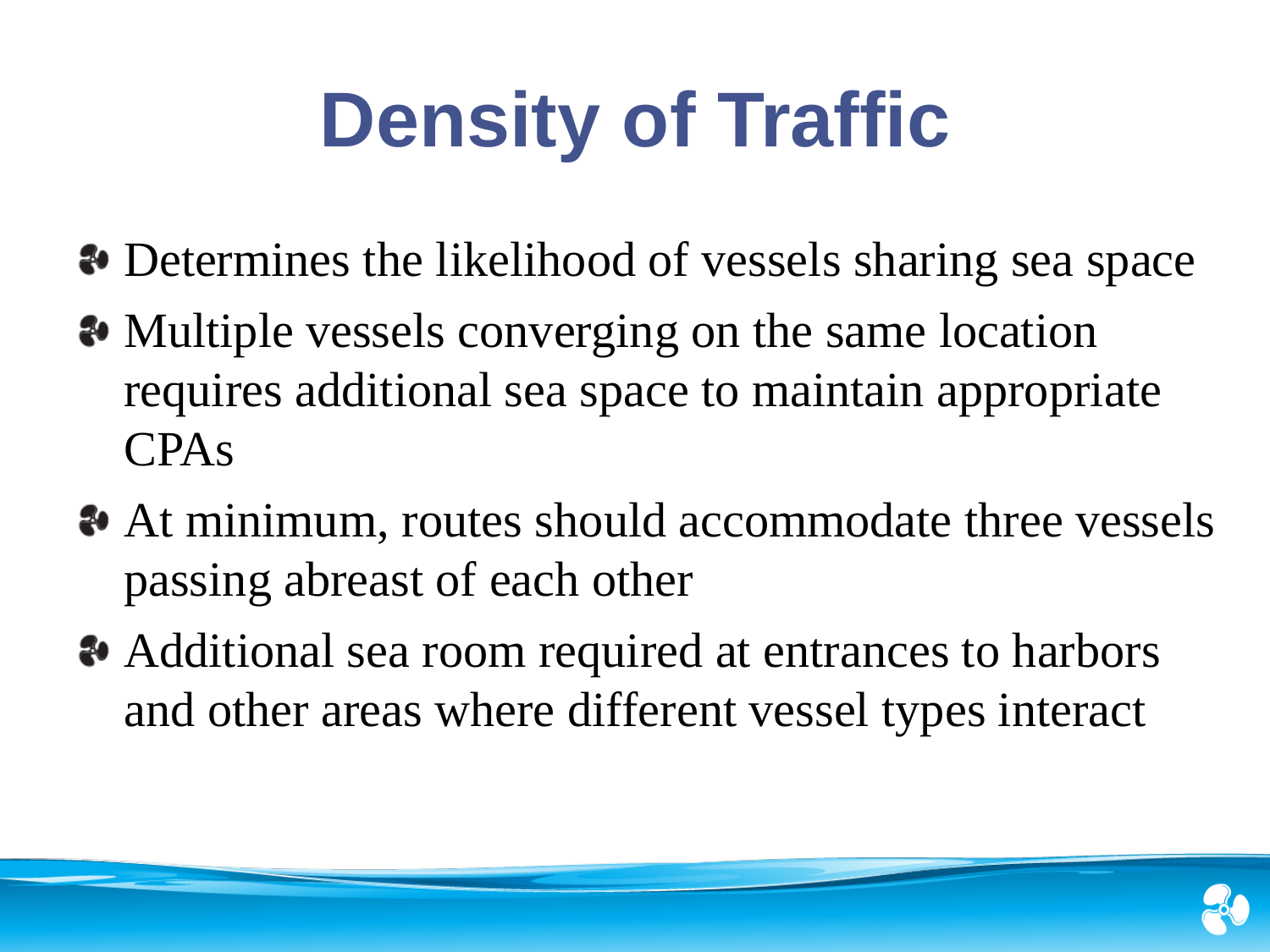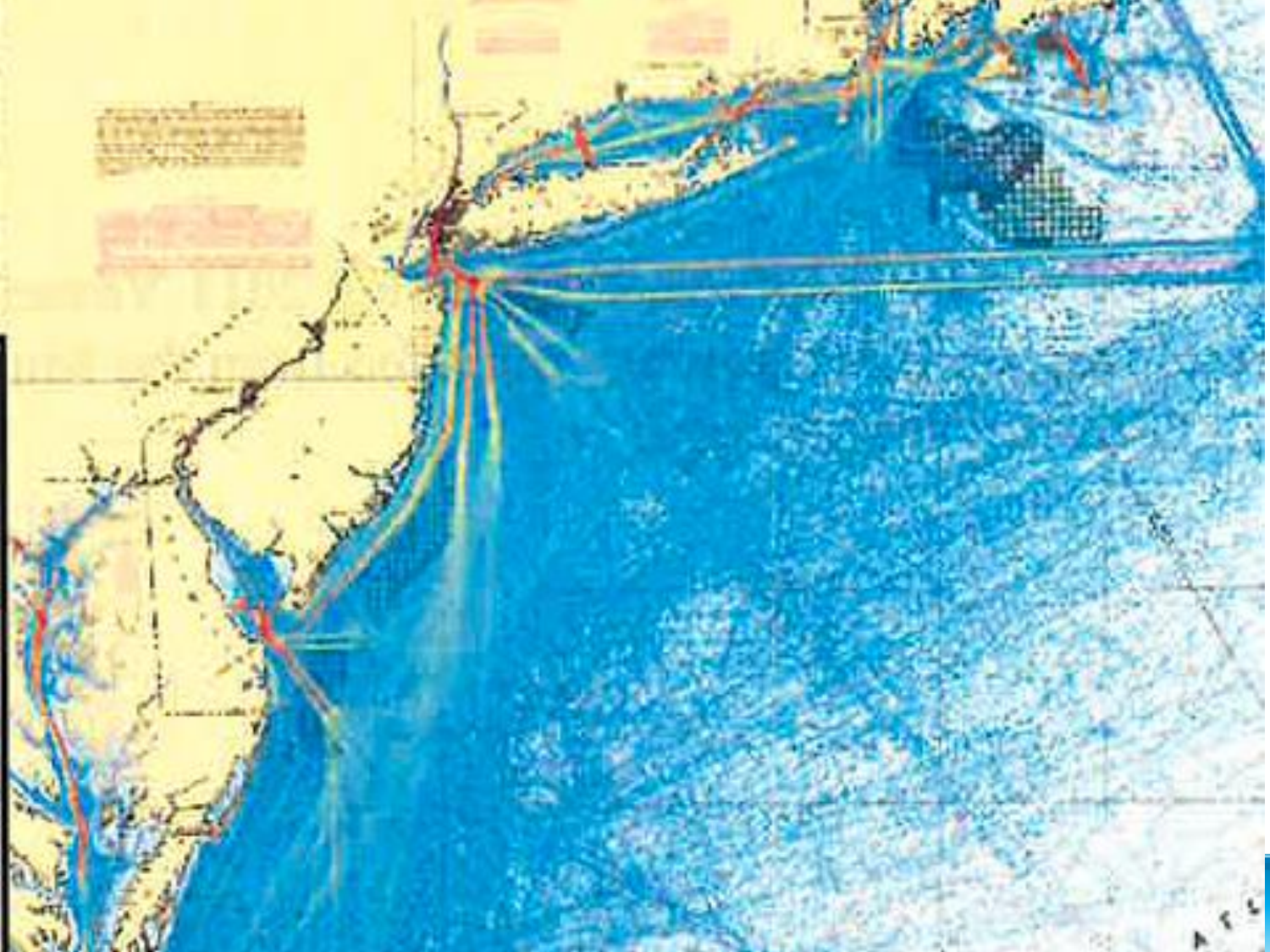### **Sea State and Depth of Water**

- $\bullet$  Vessel transits restricted by weather
- Easterly winds may require additional wire, requiring additional depth
- Confined offshore routes restrict vessels to departing during the most ideal circumstances

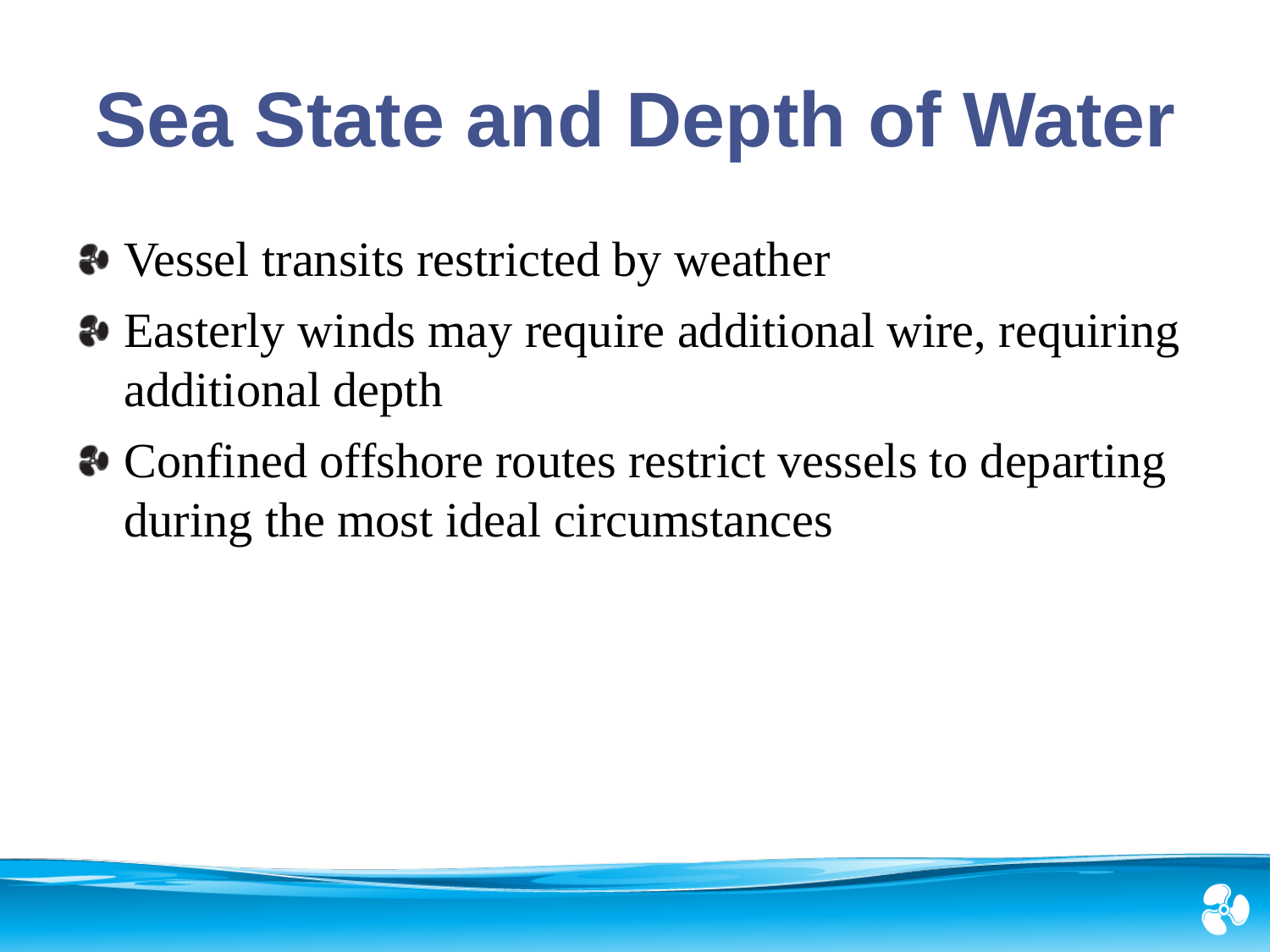

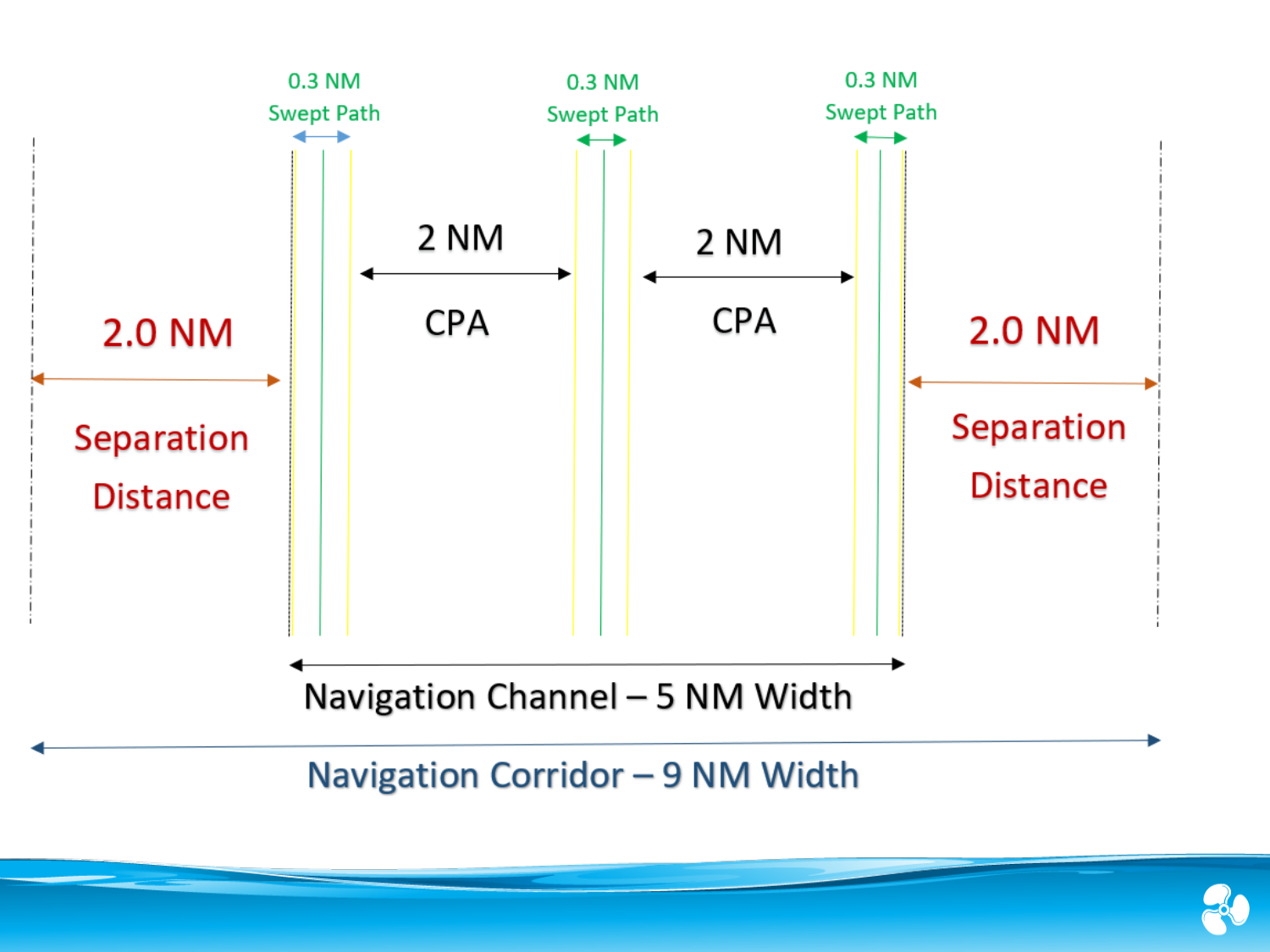

- Work to disseminate information in ACPARS
- Include information on towing corridor and towing routes in data portals?
- Emphasize value of front-end communication with all stakeholders